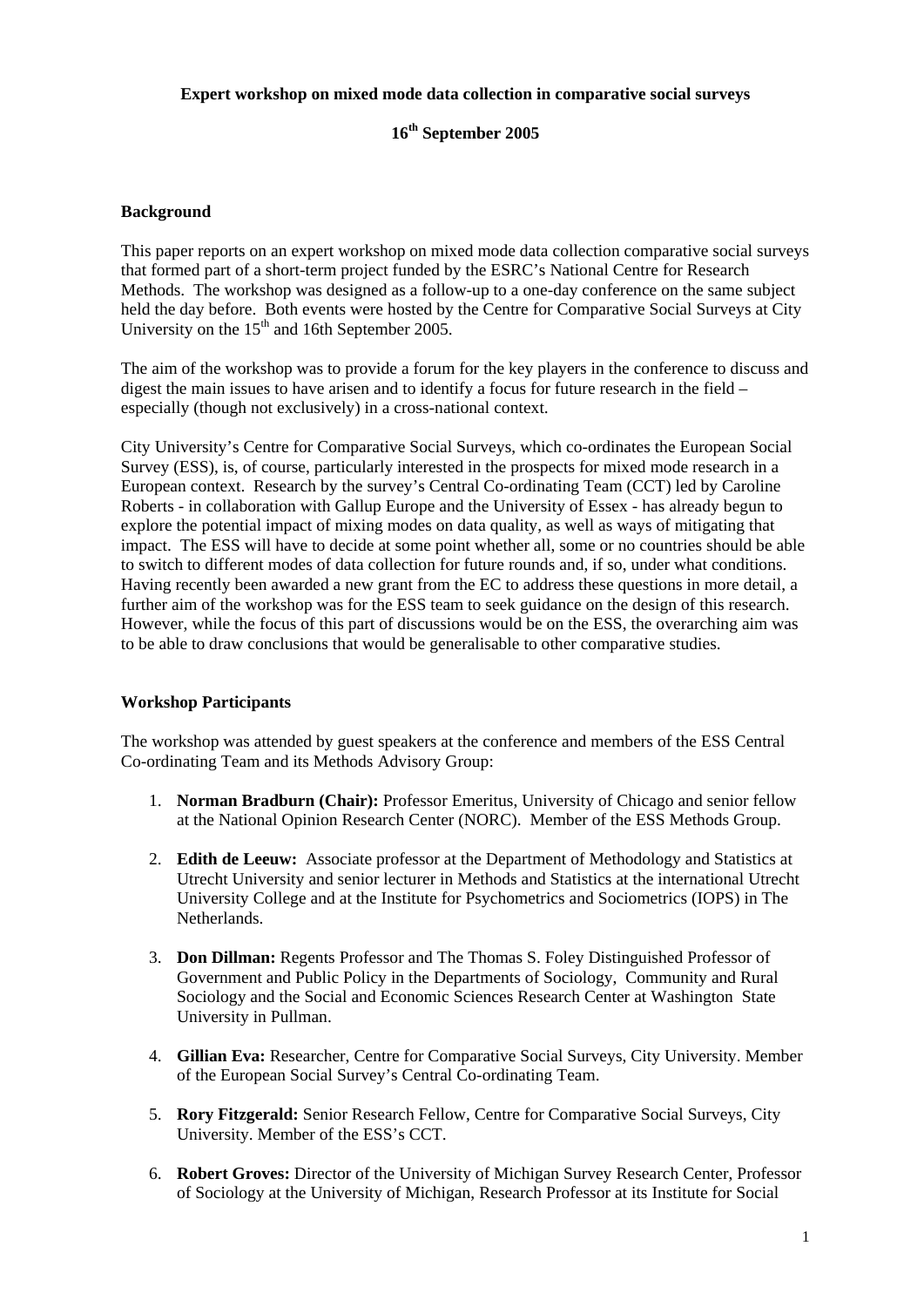Research and Research Professor at the Joint Program in Survey Methodology, at the University of Maryland.

- 7. **Joop Hox:** Professor of Social Science Methodoloy at the Faculty of Social Sciences of Utrecht University.
- 8. **Annette Jäckle:** Senior Research Officer, Institue for Social and Economic Research, University of Essex. Consultant to the ESS mixed mode research.
- 9. **Roger Jowell:** Professor and Director of Centre for Comparative Social Surveys at City University and Principal Investigator of the European Social Survey. Formerly Founder Director of the National Centre for Social Research (NatCen).
- 10. **Jon Krosnick:** Frederic O. Glover Professor in Humanities and Social Sciences, Professor of Communication, Professor of Political Science and Professor of Psychology at Stanford University, California.
- 11. **Lars Lyberg:** Statistics Sweden, Chief Editor of the Journal of Official Statistics. Member of the ESS Methods Group.
- 12. **Peter Lynn:** Professor of Survey Methodology, Institute for Social and Economic Research, University of Essex. Consultant to the ESS mixed mode research. Formerly Head of NatCen's Methods Centre.
- 13. **Caroline Roberts:** Senior Research Fellow, Centre for Comparative Social Surveys, City University. Member of the ESS's CCT.
- 14. **Ineke Stoop:** Social and Cultural Planning Bureau, The Netherlands. Member of the ESS's CCT.

#### **Introduction – clarifying the goals of mixed mode research**

The workshop was chaired by Norman Bradburn, who opened the proceedings with his own reflections on issues arising from the one-day conference. This led to a discussion of the reasons as to why there had been a recent renewal of interest in research into mode effects. It was attributed to a number of causes. In particular, concerns about rising costs in data collection and the diminishing returns associated with falling response rates have led many to explore the potential benefits of combining different modes. Some National Statistical Institutes and market research agencies, for example, already offer respondents a choice of interview mode, in an effort to encourage survey participation. Meanwhile, survey researchers have had to reconsider the impact of mode on response as new additions to the range of data collection methodologies have become more available. This is particularly true for Internet surveys, which have highlighted the importance of visual design features in self-completion questionnaires for response accuracy and, thereby, reawakened interest in mode effects. In comparative surveys, wide variation in survey practice and the experience of using different modes has added further impetus to the need to explore multi-mode alternatives in studies that have traditionally insisted on a single mode of data collection. At the same time, recent reviews of research in the field (Holbrook, Green, & Krosnick, 2003) have highlighted some of the limitations of earlier research findings on mode effects and with it, the need for more sophisticated designs in mode comparison studies to isolate the causes of differential measurement error.

But an issue that emerged early on in the workshop and which recurred throughout the day was the lack of agreement on what kind of mixed mode future should be pursued and thus, what should be the focus of research endeavours – particularly in relation to mixing modes in comparative studies. In order to develop an agenda for future research into mixing modes of data collection, it is necessary to determine which of the motivators for mixing modes was likely to dominate. In the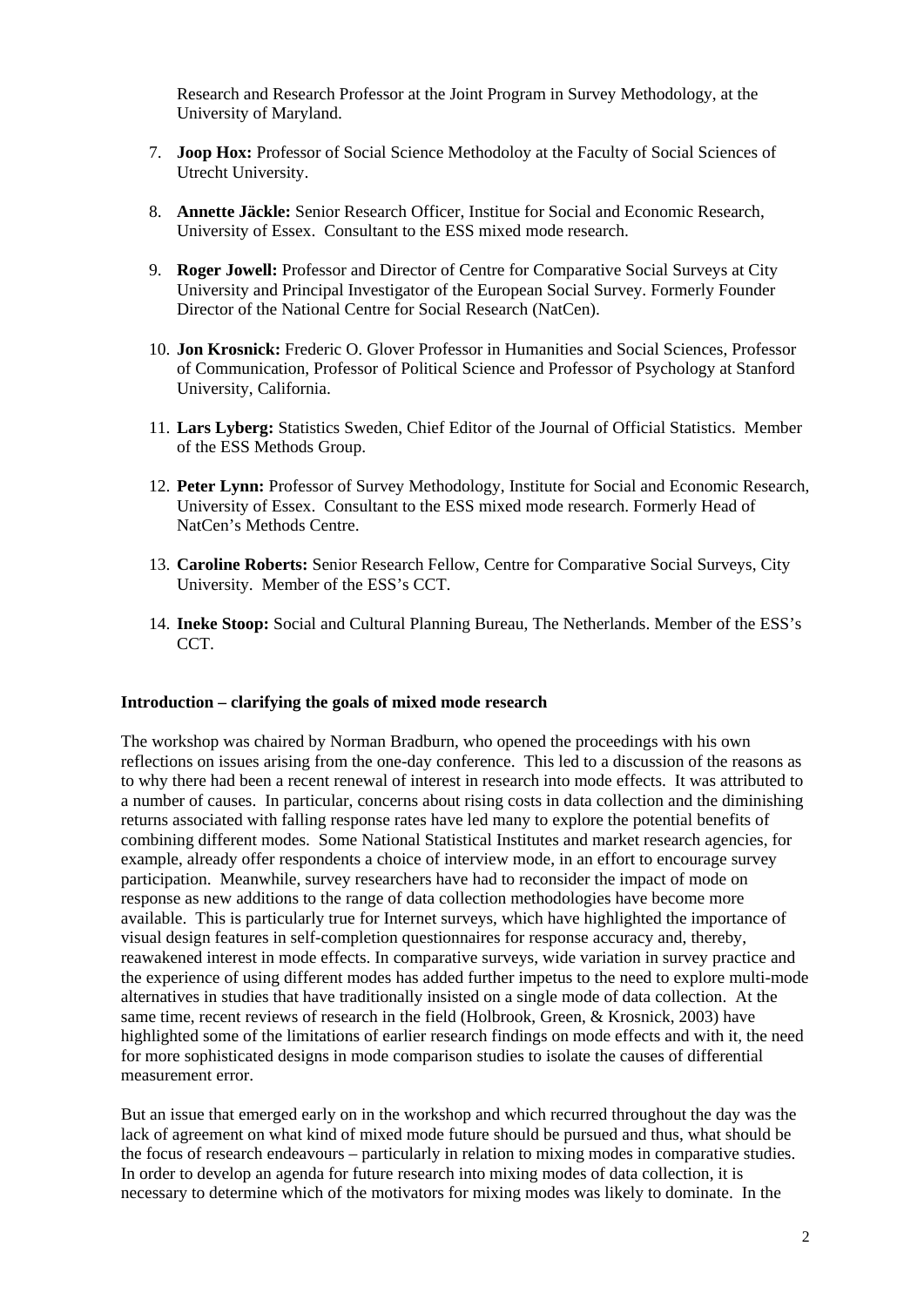short-term, the mostly likely mixed mode scenario for the ESS will be to allow certain countries to switch to telephone interviewing (either instead of, or in addition to face-to-face interviewing). However, longer term, more sophisticated mixed mode designs might be considered, such as sequential designs that minimise costs, yet aim to maximise response rates, or designs that permit respondents to choose their preferred mode of data collection. These different types of mixed mode design indicate different priorities for the methodological research.

Related to this issue, Norman Bradburn highlighted different strategies for different types of research into data collection mode:

- 1) to understand different types of mode effect and to redesign questionnaires to minimise effects;
- 2) to understand better the problems associated with using different channels of communication in different survey modes (i.e. visual vs. aural stimuli);
- 3) to know the size of the effects in order to make decisions about the trade-offs to be made in survey design between different sources of survey error.

For survey designers deciding *whether* to mix modes, each of these strategies is pertinent. Yet for survey designers concerned about *how* to mix modes, it would be important to pursue additional avenues of research – for example, to supplement our understanding of the relationship between mode preferences, response propensities by mode and how these relate to measurement error. During the course of the workshop, this and a number of other gaps in the field were discussed.

### **Key issues in mode research**

Discussions around a number of recurring themes revealed areas in need of new and supplementary studies to build on existing knowledge in the field.

### **1. Mode preferences and measurement error**

Not much is currently known about people's preferences for different data collection modes. What modes would respondents prefer to use when participating in a survey? Meta-analyses of mode preference data have found that people tend to "over-prefer" the mode in which they were interviewed, but when mode of interview is controlled for, there is an overall preference for mail surveys (Groves). It is likely that these findings are now out of date, yet the apparent popularity of the Internet as a mode of data collection may well reflect an overall preference among respondents for self-completion. More research into public attitudes to data collection modes would shed light on this issue and might help guide survey designers in making mode choices.

How do mode preferences relate to measurement error – if at all? Are certain respondents more inclined to give socially desirable responses irrespective of mode? Or are they likely to be more open when responding in their preferred mode of participation? Do "satisficers" have a preference for certain methods over others – for example, telephone interviews, which tend to be conducted at a faster pace and allow them to answer without due reflection? Or do different modes encourage these response effects to different extents?

A further dimension to this issue is the extent to which mode preferences vary by country. Are any cross-national differences that do exist a function of variations in survey practice and the experience of using different modes? Or do they relate more to cultural norms surrounding, for example, cold telephone calling or interactions with strangers knocking on the door. In the ESS context, such cross-national differences have led to the decision in some cases to permit the scheduling of interviews by telephone as a means of securing respondent participation. Would offering respondents a choice of mode at the data collection stage further enhance response rates?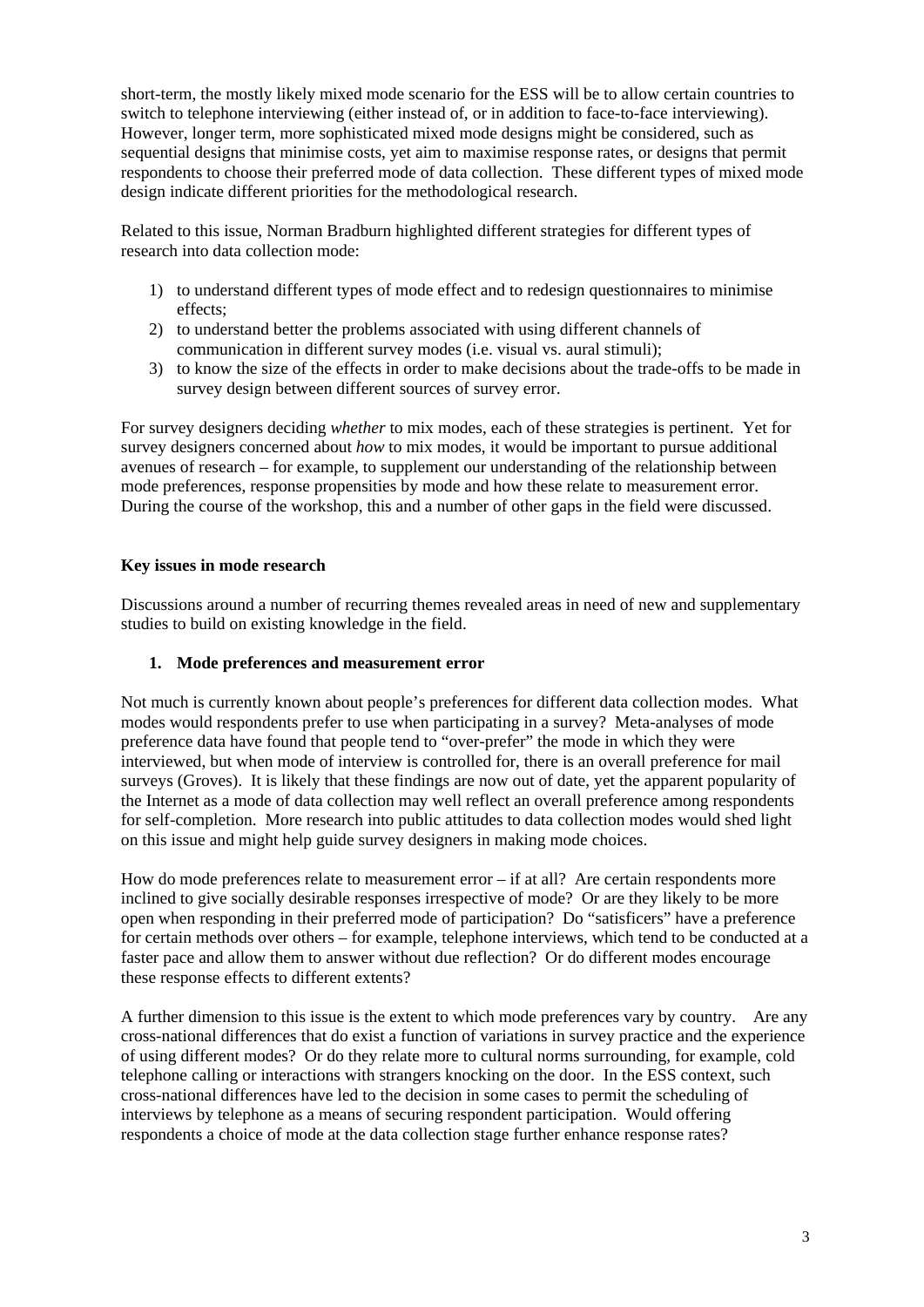# **2. Interview length**

Offering different survey agencies/ countries or respondents a choice from a range of data collection modes will be a realistic option only once it is known that a questionnaire can practicably be administered in each of the modes on offer. In the case of the ESS, the average face-to-face interview lasts around 60 minutes. This poses a practical barrier to the use of alternative modes, because of the problems of securing a respondent's co-operation in a phone survey of that length, or of motivating someone to self-complete a lengthy paper-and-pencil questionnaire or Internet survey. Not enough is known, however, about the extent to which modes are differentially sensitive to questionnaire length (and people's tolerance of long interviews), so any survey considering the feasibility of mixing modes will need to examine this problem.

Some survey organisations impose a limit on the permissible length of phone interviews (e.g. Gallup's '18 minute' rule). But research has shown that people's willingness to respond to long surveys depends on their motivation and ability to participate which, to a large extent, will vary by survey topic. There may also be cultural variation in tolerance of interview length (e.g. norms regarding the duration of phone calls) and these should be investigated. Statistics Sweden conducted a study of long interviews by telephone in which participants were willing to engage for longer periods than is typically expected of phone interviews, often for over an hour. Using the right techniques, might all respondents be persuaded to make time for phone interviews? Or is tolerance for long phone calls peculiar to Sweden?

What factors cause respondents to break off an interview before it is over? There is some evidence that this might be related to question type (e.g. particularly sensitive questions), to other features of the questionnaire such as visual layout or the load time of certain questions in a web-based questionnaire, or even to natural conversational breaks in the interview. There is also evidence that interviewer motivation is a major contributing factor in maintaining respondents' interest in a survey and preventing break-offs. So studies of interview length should also explore the burden placed on interviewers in different modes and how this impacts on data quality. More generally, the role of the interviewer in survey quality cannot be ignored when considering the underlying causes of different types of measurement error (e.g. how interviewer behaviour influences responses to open-ended questions).

# **3. Cross-national implementation issues**

For comparative surveys like the ESS that are considering mixing modes of data collection (either within or between countries), understanding the interaction between country and mode will be fundamental to future decisions about multi-mode designs. The following areas were identified as needing further research:

#### *a. Variations in norms governing survey interactions*

- **Cross-national differences in mode preferences (discussed previously);**
- Cross-national differences in tolerance for long interviews, in person and by telephone (discussed previously);
- Cultural differences in norms governing interactions with strangers on the doorstep and over the telephone; and other norms relating to the use of different modes for surveys.

How do each of these relate to response propensity by mode?

# *b. Practical issues*

- **Cross-national variation in survey costs by mode;**
- Cross-national differences in mode penetration i.e. coverage of different modes, access to survey technology (including subscription to fixed-line and mobile telephones, access to Internet at home and at work, availability of touchtone telephone technology for audio-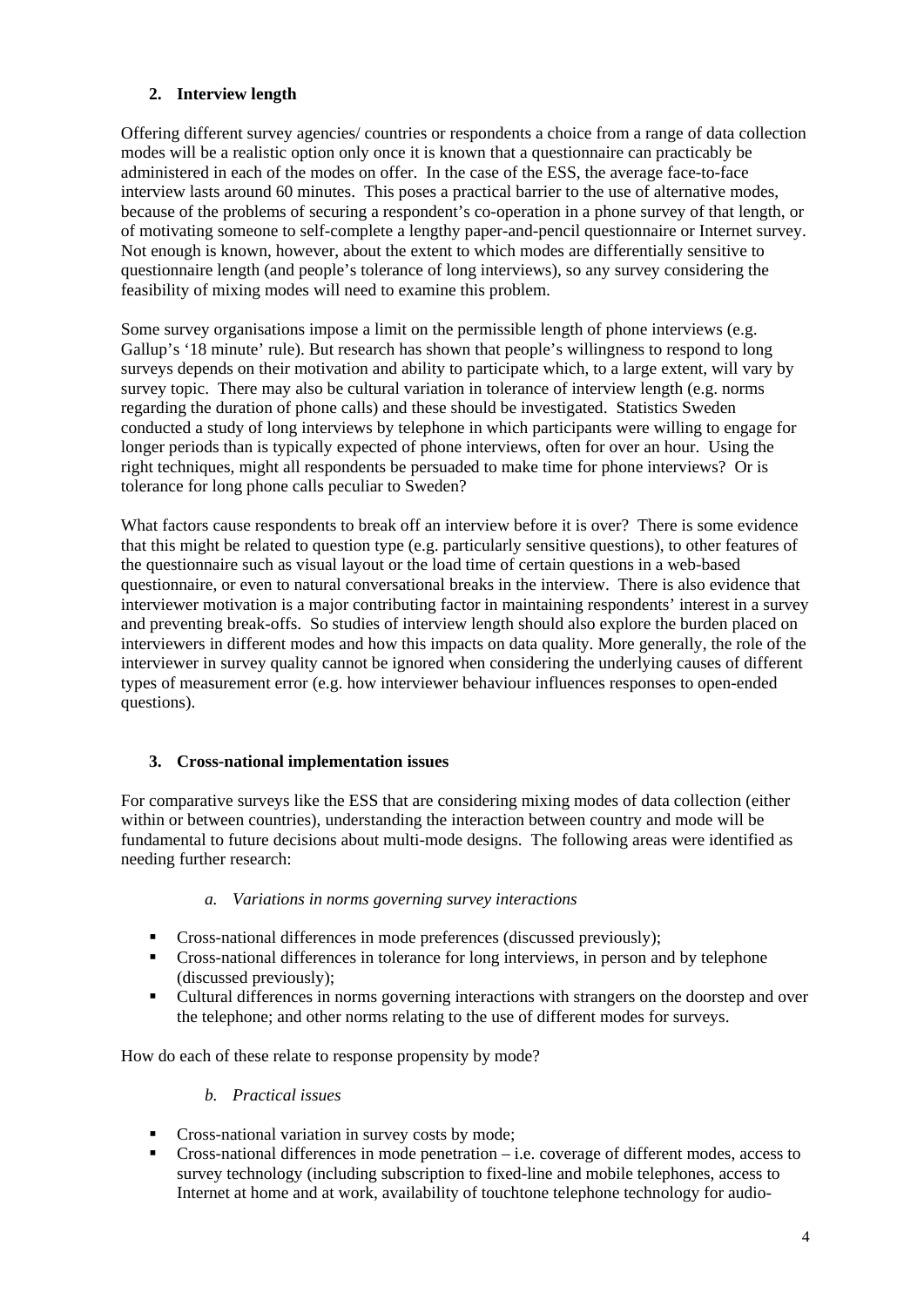CASI). This also relates directly to the question of how to sample for mixed mode surveys. One solution that gets around problems of coverage of the sample frame is to use early interviewer contacts with sampled households to direct selected individuals to the alternative response modes. But given the costs involved in making first contact - around 80% of total costs because of the need for repeated call-backs (Groves) - this seems unlikely to be a sustainable solution for many mixed mode studies hoping to reduce data collection costs.

- Variation in survey agency experience of different modes in different countries: for example, prior to the ESS, face-to-face interviewing was virtually disappearing in certain countries. This had the effect of limiting the choice of field agency. This issue is also relevant to new technologies, for which there may be limited capacity or expertise in certain field agencies and in certain countries. By extension, local practices and survey 'habits' are likely to relate to public familiarity with certain modes, as well as to mode preferences. Resolving the problem of coverage may simply be a case of waiting for new modes (e.g. mobile phones, internet, etc.) to stabilise in different countries before they can realistically be used for surveying, but these issues are also relevant to the question of how much it would cost to establish the necessary infrastructure for a complex multi-mode design on a survey like the ESS.
- What is the demand for switching or mixing modes (or, indeed, willingness to do so) in different countries?

A review of current survey practice and expertise in different countries would be timely (to update and supplement previous studies of this kind, such as that carried out by the Office for National Statistics as part of a review of IALS, the International Adult Literacy Survey (ONS, 2000), and is an essential undertaking before further consideration is given to mixing modes cross-nationally.

#### *c. Implications for measurement error*

- Not much is known about cross-national variations in mode-related measurement error. How do country-level factors interact with mode to bias response? Are there discernible differences between countries in terms of the propensity to satisfice in surveys or to offer social desirable responses to certain types of questions? Do the social desirability connotations of different topics, issues and behaviours vary by country? If so, can we identify patterns to variation?
- How do country-specific norms surrounding survey practices relate to response propensity and measurement error? If the interaction is great, then this may have implications for the type of mixed mode designs that are appropriate, so there are compelling reasons for prioritising this in new research.

# **4. How to handle measurement error**

#### *a. Mitigating mode effects*

There were different views expressed on the issue of how to deal with the problem of differential measurement error inherent in mixed mode survey designs (a problem which is exacerbated when a mixed mode survey is carried out in a number of different countries). One view is that by understanding better the underlying causes of response biases, we can design surveys and questionnaires in ways that mitigate their overall impact on data quality. For example, Dillman (2000) advocates a 'unimode' method to develop questions that are functionally equivalent across survey modes (as opposed to being optimised for use in a single mode). But not enough is known about how to achieve this equivalence. For example, what causes comprehension problems and how can they be resolved in each of the different modes? Embellishing questions by adding words can help to clarify meaning in certain modes (e.g. face-to-face, and for some self-completing respondents), but tends to complicate things further in telephone interviews. By contrast, instructing interviewers to probe if respondents' answers seem unclear can in theory help telephone surveys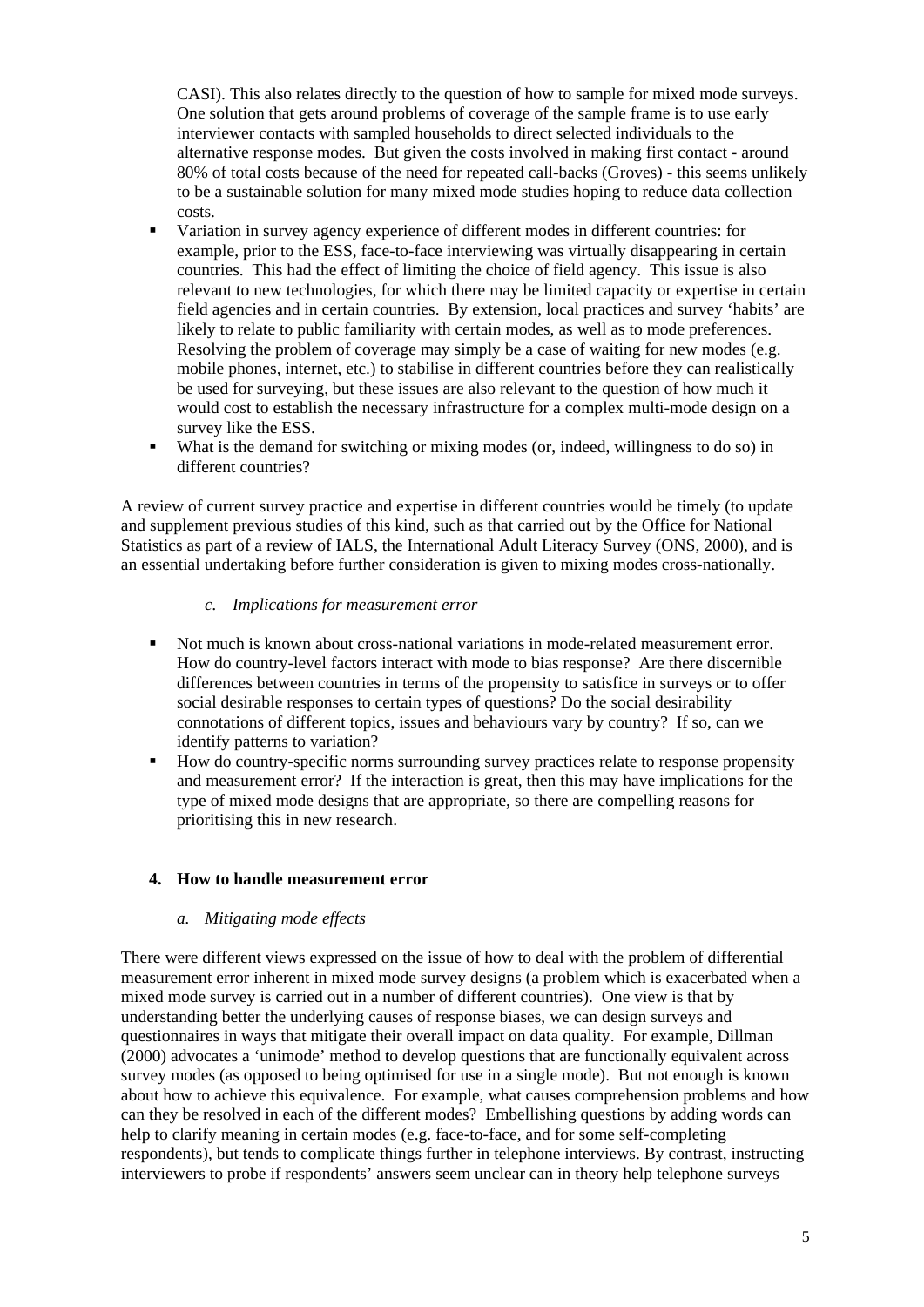(and face-to-face), but it is unclear how much it is actually done in the context of a time-pressured phone interview.

Cognitive pre-testing would be one way to highlight questions that are likely to cause problems in certain modes, and research efforts could then be focused on unimode methods of item construction. Developing questions in the primary response mode and then routinely testing them in different modes would help in the effort to develop maximally portable questionnaires. But a further complication of introducing mixed modes to a time-series arises from the existing constraints of the primary mode. For example, the reliance on showcards in ESS face-to-face interviews limits the possibility of using a unimode approach to developing multi-mode questionnaires. There was general agreement among the workshop participants, therefore, that it was unlikely that all measurement error could be dealt with in this way and that a completely mode insensitive instrument was perhaps unachievable.

### *b. Correcting for mode effects*

The alternative position is that research should be focused on developing methods of correcting for measurement error arising from the use of different modes. But how can we judge the validity of responses in different modes? One approach is to look at response accuracy (validating responses against external records), but this is not possible (or at least, very difficult) with attitudinal data. A method for dealing with cross-national variation in measurement error (which relies on metaanalysis of data from MTMM experiments) is being developed on the ESS by Willem Saris and his colleagues. A similar approach might be applied to the problem of mode differences in measurement error. What other approaches exist? Might imputation methods (such as in those used for dealing with non-response) be more appropriate than post-hoc adjustments? For example, when dealing with the problem of selection bias in mixed mode designs that allow respondents to choose their preferred mode, it could be possible to impute how respondents would have answered in a different mode using multiple imputation procedures.

The assumption underlying the second view is that data from a mixed mode ESS would be less userfriendly, to the extent that data users would need some correction factors to handle it. But this is an issue facing many surveys and is already a problem on the ESS because of cross-national differences in measurement error. Assuming that the observed differences between modes were large, it would be necessary to develop standard methods of handling them. Even so, many data users are unfamiliar with the correct methods of using data of this kind, so in a mixed mode future it would be important to spread the appropriate analytic methods.

# **5. Issues in face-to-face interviewing: the use of showcards**

Not much is known about how showcards are used and the purpose they serve in face-to-face interviews. The possibility of using visual aids is generally seen as one of the advantages of inperson interviewing because they are assumed to reduce the cognitive burden placed on respondents (e.g. by removing the need to remember long lists of response options). Yet what do we really know about how showcards are used in the field by both interviewers and respondents? How do respondents read showcards? Do showcards play a more important role in facilitating the interaction between interviewer and respondent (e.g. contributing to rapport building by actively engaging respondents in the interview process)? More generally, how is information communicated in an interview? Certainly, some survey questions only make sense once the response categories are known. Should showcards only contain response options, or should they show questions and answers? Would it help to improve comprehension if the respondent were allowed to read the question as well as the answers? Do showcards increase or lessen the cognitive burden on respondents?

Face-to-face interviews make use of various channels of communication (e.g. oral, visual, as well as body language). But does the mix of aural and visual stimuli help or distract respondents? One way of minimising the occurrence of certain types of mode effect (e.g. response order effects) would be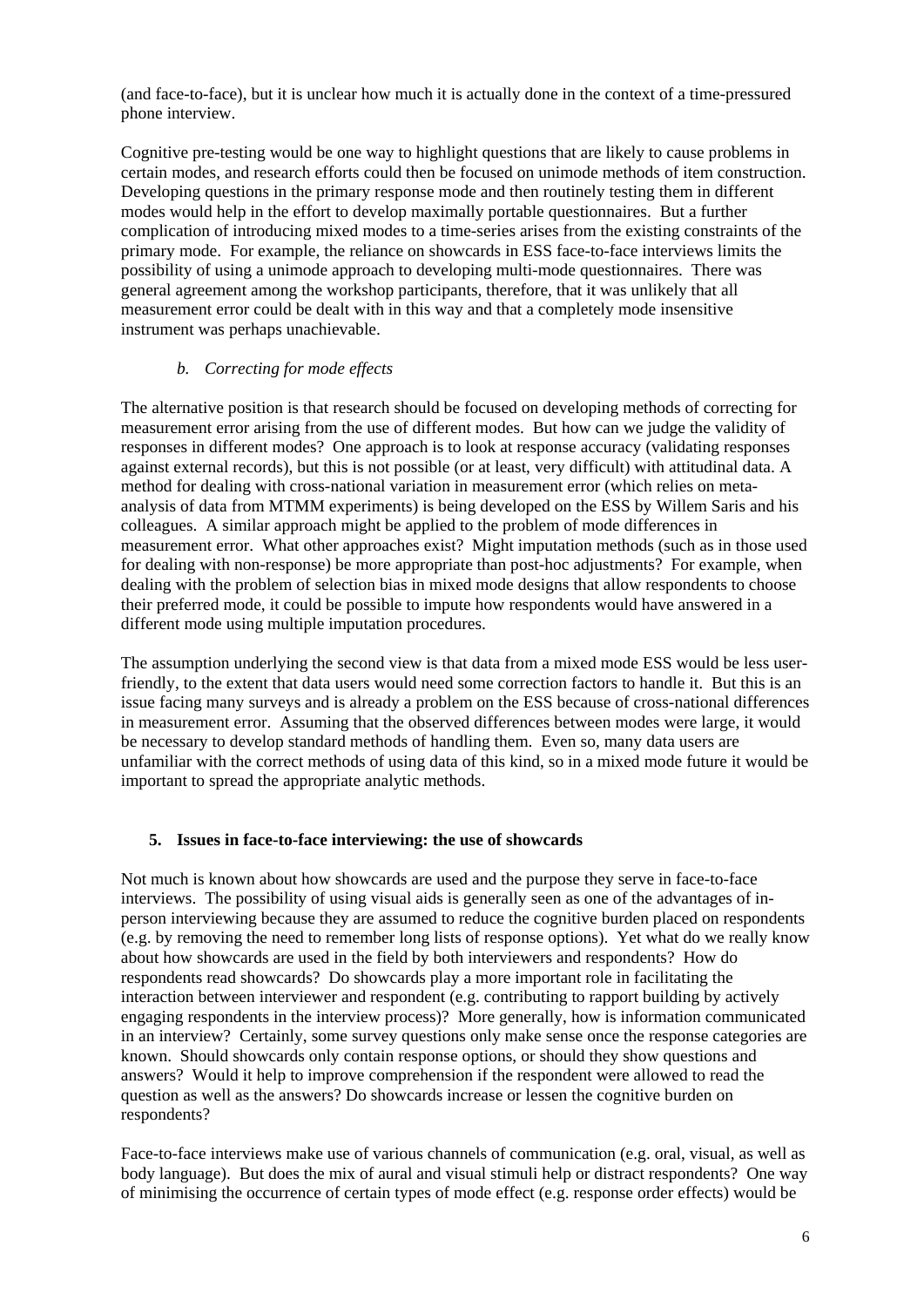to harmonise the channels of communication involved in each mode of data collection. First, however, more research is needed to develop best practice in the both the design and use of showcards in face-to-face interviews. This should include an overall review of existing work on showcards, as well as new studies to find out more about how showcards work in the field and whether there are variations in practice cross-nationally.

# **6. Issues in telephone interviewing**

For survey designers considering telephone interviewing, it is necessary to decide whether or not to include mobile phones. Mobile phones present major challenges for sampling (e.g. due to the fact that mobile phone number structures are not fixed). So we need to develop alternative ways of selecting people for mobile phone interviews. This means we need to understand better who has mobile access, how people use mobile phones (for business or pleasure), how it is paid for and so on.

There is also a need to find out more about how practical it is to interview people on mobile phones. Are there problems with reception? Might this impact on comprehension?. What are the burdens on respondents and interviewers? How is mobile phone interviewing currently conducted? (What is protocol? And what actually happens in the field?) This is an area where more could be learned from other countries – for example, mobile phone interviewing is now routine in Finland, but how was the breakthrough achieved?

Who will conduct telephone interviews? In a mixed mode setting, it might be desirable to use the same interviewers for both face-to-face and telephone interviewing. But different skills are required in different modes, so training is important. Research should explore variations between agencies, countries and in the experience of individual interviewers.

Interview length is a crucial variable in conducting telephone interviews successfully. It should be studied from the start as a design feature, so that different solutions for conducting long interviews by phone can be tested. For example, if a long interview does present problems, can it be made shorter? Can it broken down into chunks? If not, can different people be asked subsets of questions and can imputation methods be used to fill in the missing data?

# **7. Other issues raised**

We need to understand better the non-response mechanisms associated with each mode. For example, non-response in self-completion surveys is often linked to variables of interest. A weakness of face-to-face interviewing is that we get greater non-response in urban populations than in rural ones. Each mode has weaknesses, and we need to be aware of what those weaknesses are.

The move to Internet surveys raises new issues that force us to reconsider how other modes work. For example, the significance of design and visual layout of web surveys has led CAPI programmers to consider ways of improving the screen layout for interviewers (particularly if CASI is to be used in the interview). Standardising screen layout for CAPI and CASI (including web-based instruments) would be an important step in attempts to minimise differences between modes. And this is particularly relevant in cross-national surveys considering the move to web-based data collection: it would not be desirable to allow different countries to use different designs for the Internet version of the questionnaire, so developing a standardised design based on best practice would be essential.

# **Developing resources for methodological research**

In discussing the future research objectives of the ESS with respect to the problem of mixed modes, questions were raised about the current infrastructure for methodological experiments on the survey.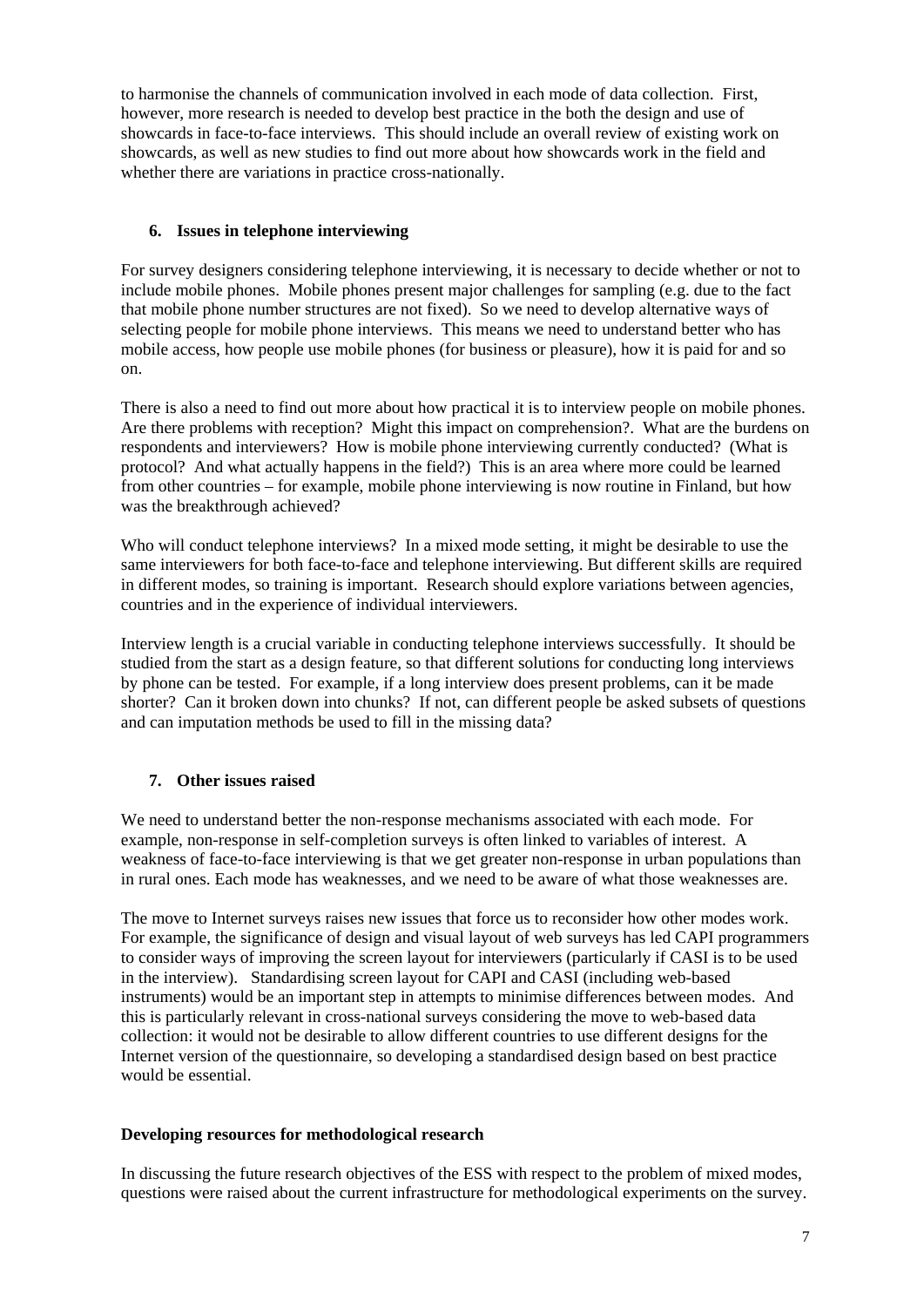ESS questionnaires are piloted in two countries in each round of the survey. At the main stage of data collection, a supplementary questionnaire is included with the main questionnaire, either to be administered by the interviewer immediately after the main interview, or to be self-completed on paper by the respondent at a later stage. The supplementary questionnaire is currently used for MTMM experiments, designed to measure the reliability and validity of questions by repeating them in different forms, with different response scales. Thus both the pilots and the supplementary questionnaire might provide opportunities in future for methodological research relating to mode. Similarly, verification interviews might provide a further resource for methodological work.

A number of recommendations were made about making resources available on the ESS (as on other time-series) for the purposes of methodological research. One approach would be to declare a permanent test pool in each participating country that could be used as a resource for testing any new idea or proposed change in the survey's design. But alongside this, it would be important to establish a decision protocol for making changes to the core of the questionnaire – i.e. rules about how any proposed changes to the survey's methodology would be implemented – because of the appropriate resistance to change in time-series. For example, one such rule might be to test the impact of any proposed change over the course of two rounds of the survey before it could finally be approved. It is especially important to establish rules of this kind early on, to be prepared for issues as they arise.

### **Ideas for ESS mode experiments/ studies**

In the second half of the workshop, the participants discussed more specific ideas as to how the ESS should use future funds for methodological research on mixed mode data collection. The following is a list of the different suggestions made:

### *Developing a portrait of mode capacity in different countries*

A priority for the ESS is to find out more about survey practice in each of the countries participating in the survey. A 'survey of survey practice' (as in the IALS study) would help to assess the situation in each country and provide invaluable information about e.g. mode preferences, crossnational differences in survey culture, variations in survey costs, motivations for mode mixing, existing infrastructure for collecting data using different modes, and so on.

#### *Investigating the role of showcards in face-to-face interviewing*

Because of the potential barrier they would pose to equivalence if the ESS were to allow telephone interviewing, it is essential to build understanding of how showcards are used in face-to-face interviews. The following suggestions for research were made:

- Conduct an overall review of work on showcards and bring field directors together to talk about how showcards are used to find out about potential house effects as well as crossnational variations;
- use para-data from CAPI interviews to find out more about showcard use (e.g. ask interviewers to code whether respondent looked at the showcard (yes or no); record response latencies);
- do an experiment in which half the showcards include questions and responses and the other half just include responses to find out more about how showcards aid comprehension;
- look at the differences between different subgroups on showcard effects (e.g. response order effects) – e.g. those with high and low levels of education; reluctant vs. co-operative respondents;
- $\blacksquare$  find out more about the added value of showcards e.g. by taking the showcard out of the interview for a few items or for half the respondents in order to assess the impact on response.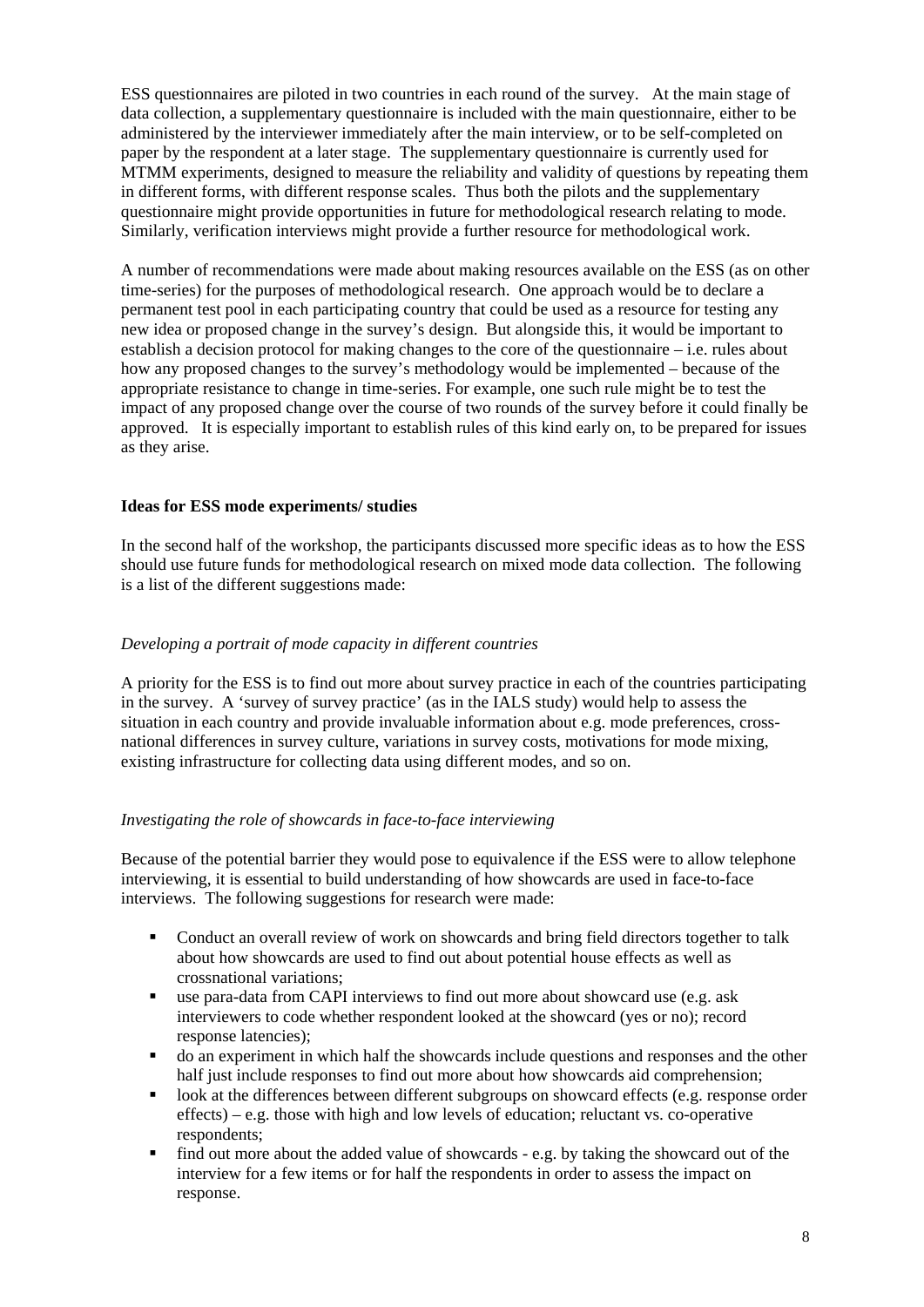#### *Comparing data quality across modes*

- For countries using CAPI, it might be possible to test a subset of questions using a web-CASI instrument on the interviewers' laptops (i.e. to make some of the interview like an internet survey). Similarly, switching to CASI would provide a method of testing the extent of social desirability bias in the current ESS face-to-face interviews.
- To begin to explore the problem of interview length, it might be valuable to run a small field experiment to see how people manage when asked to participate in a full ESS interview by telephone. This could include cell phone interviews to see if they differ from fixed line phone interviews.
- Follow-up interviews could be carried out with non-respondents to the main stage face-toface survey using different modes to explore the impact of offering alternative modes on response rates (e.g. start with the primary face-to-face mode, then move to telephone then web, and/ or postal).
- An alternative would be to do a follow-up of respondents in an alternative mode to test for mode effects within respondents (making it possible to control for selection biases).
- To find out more about social desirability bias across modes it would be useful to include additional questions on the ESS questionnaire that assess the social desirability connotations of different question topics (e.g. respondents' unease about certain topics; asking people what 'most people' would think about x, etc.). It would be necessary to ask the same question in each mode, however, because mode of interview might bias response.

### **Words of caution**

Finally, the workshop discussion gave rise to a number of 'words of caution' for the ESS's CCT, as well as for other survey management teams facing decisions about changes to data collection methodology:

- Agree on the ideal goal for possibly switching data collection  $mode(s)$  in the future. Is it to improve response rates? Is it to reduce costs? Is it to accommodate cultural variations in survey practice?
- Be prepared for the impact such a change might have on the time-series.
- Do not repeat the mistakes of other surveys and move to other modes without adequate preparation. For example, ensure that there is some analytic tool for proxy indicators of mode effects. Resist the urge to rush in without proper controls and plan to make the transition over time – e.g. by changing just a subsample to start with.
- Maximise the variation between countries involved in any methodological research based on assumptions about likely cultural differences.
- Be prepared for considerable variation between countries in their experience of and knowledge about different methods and methodological issues (e.g. such as imputation, measurement error, etc.). So make participating countries aware of the issues and motivate them to become interested in what is involved and involve field agencies in the research, as learning more about mixing modes might be relevant to their own development programmes.